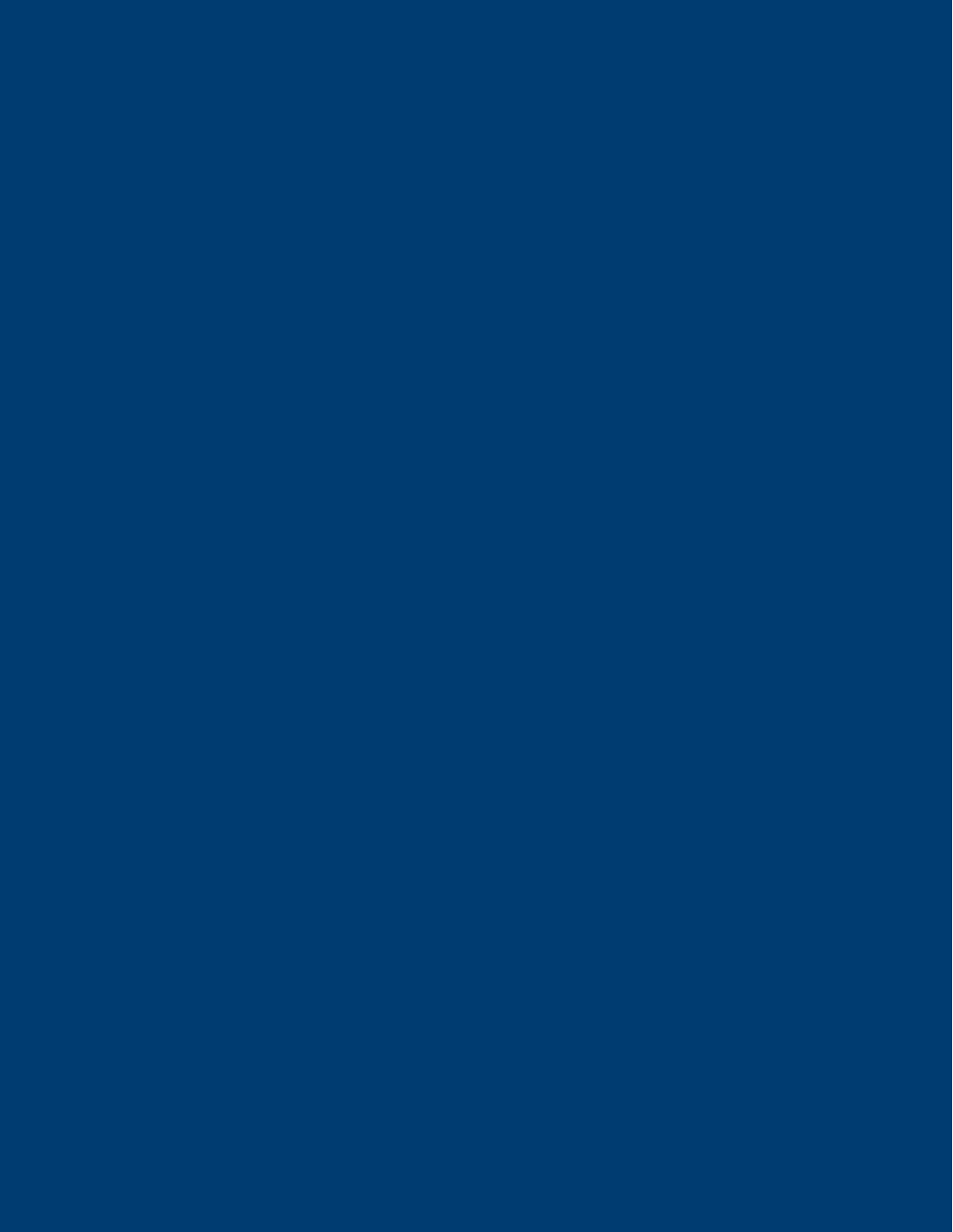# **Office of Title IX and Gender Equity Annual Outcome Report**

## **Academic Year 2017-18**

Each year, Brown University's Title IX and Gender Equity Office issues a report presenting data on sexual misconduct involving students. The data reflect incidents of conduct prohibited within Brown's Sexual and Gender-Based Harassment, Sexual Violence, Relationship and Interpersonal Violence and Stalking Policy, and the disposition of reports of misconduct. The purpose of reporting statistics and outcomes is to increase awareness and promote transparency. This report includes statistics and outcomes reported from July 1, 2017, through June 30, 2018.

This report also tracks the progress and ongoing effort to operationalize the recommendations put forward by the joint student-faculty-staff Sexual Assault Task Force that concluded its work in 2015. The recommendations of the Task Force fell into three main categories: training development, accessibility of information, and assessment.

## **I. Training**

Training remains a priority of the Title IX and Gender Equity Office. The training program consists of a network of in-person and self-directed learning experiences that allow participants to reflect on the importance of gender equity and gender inclusion. Offices across campus host talks, trainings and workshops on gender inclusion and sexual assault prevention. The staff of the LGBTQ Center, Sarah Doyle Center for Women and Gender, and BWell Health Promotion, as well as their student leaders, also play a critical role in sustaining all the prevention initiatives on campus.

The Title IX office facilitated 50 Responsible Employee Reporting training in the 2017-18 academic year. The training workshops are designed to deepen our community's awareness of the University's reporting obligations for responsible employees, build awareness of the support services available and highlight pathways of reporting. Consistent with the recommendations of the Task Force, the training now includes the link between harassment and power dynamics associated with identity-based privilege and position of authority. These workshops also incorporate scenario-based exercises and examples to increase a participant's ability to identify the various ways that gender-based inequality may arise. These scenarios and examples were drawn from patterns that were identified in Brown's 2016 Campus Climate Survey.

## **Training**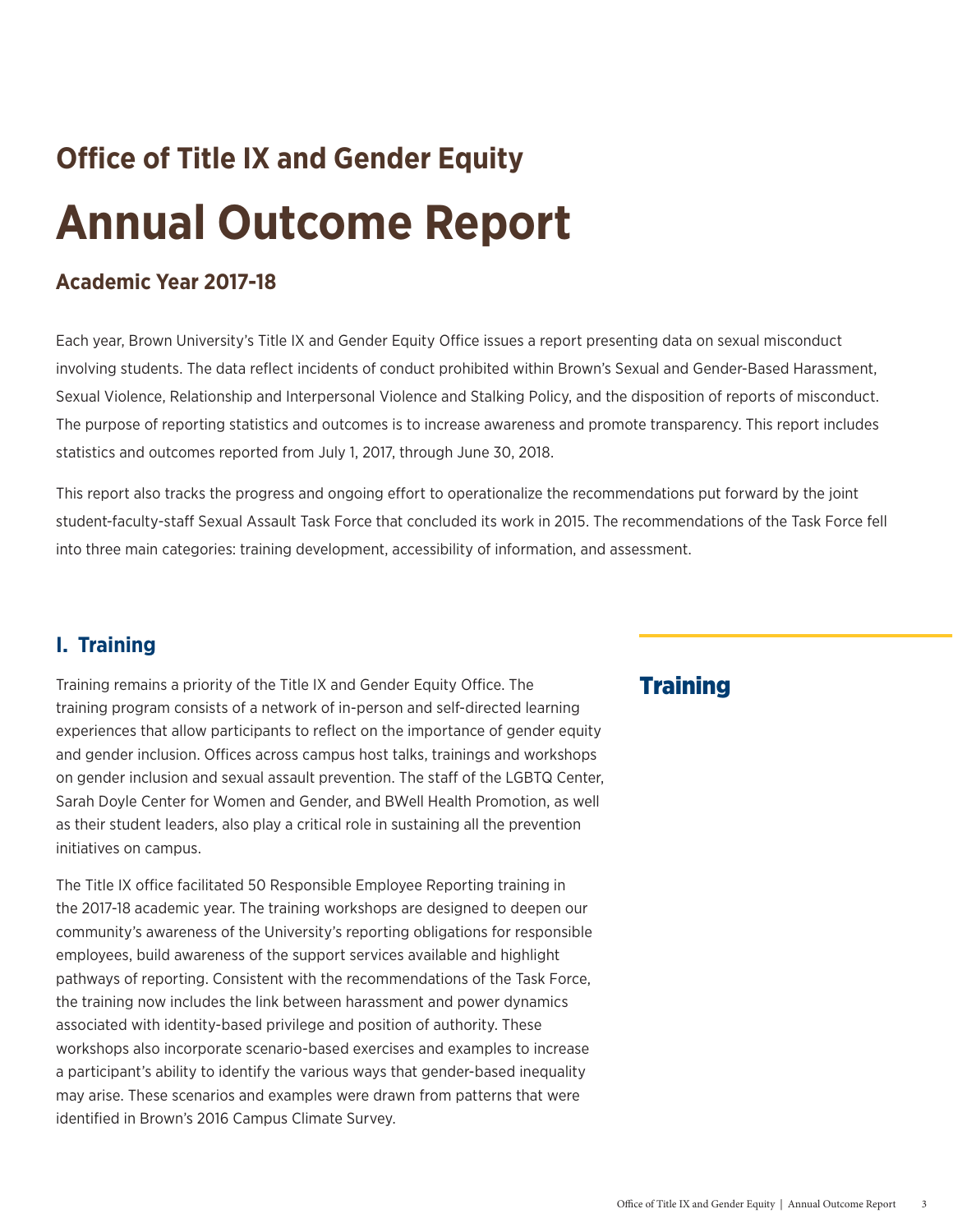Another item of note was the launch in the past year of the Campus of Consent Bill, an initiative led by the Sexual Assault Peer Education (SAPE) program and the Undergraduate Council of Students (UCS). This bill requires SAPE training for representatives within funded student organizations to enable them to lead a conversation among their group. This initiative is an example of the ongoing efforts to continue conversations on consent, sexual violence and power-based inequity for upper-class students.

## **II. Communication and Outreach**

## Communication and **Outreach**

### **Outreach**

The Title IX office dedicated a significant amount of time in outreach to the community. Based on the recommendations of the Sexual Assault Task Force, the outreach continues to focus on making a connection with identity-based centers, graduate students and medical students. An overview of the Title IX and Gender Equity Office was added to the orientation sessions for incoming master's, doctoral and medical students. In addition, the office hosted listening sessions within senate meetings of UCS and the Graduate Student Council (GSC). Office staff also met with women peer counselors within residential life, student leaders and advocates within the Sarah Doyle Center, and the executive board of the Medical Student Senate (MSS). Staff also participated in a question-and-answer session hosted by the Brown Center for Students of Color (BCSC), including a session for student leaders in the Third World Transition Program.

The office engaged with a number of faculty and academic departments to review their reporting requirements and discuss the various ways in which gender harassment and gender bias impact the classroom. At the request of Brown's president and provost, office staff met with several senior leadership teams over the course of the year. Information on responsible employee reporting, in-the-moment strategies of working with a report and examples of inequity in the academic and work spaces were covered in sessions with department chairs and directors, the President's Executive Committee and the Faculty Executive Committee.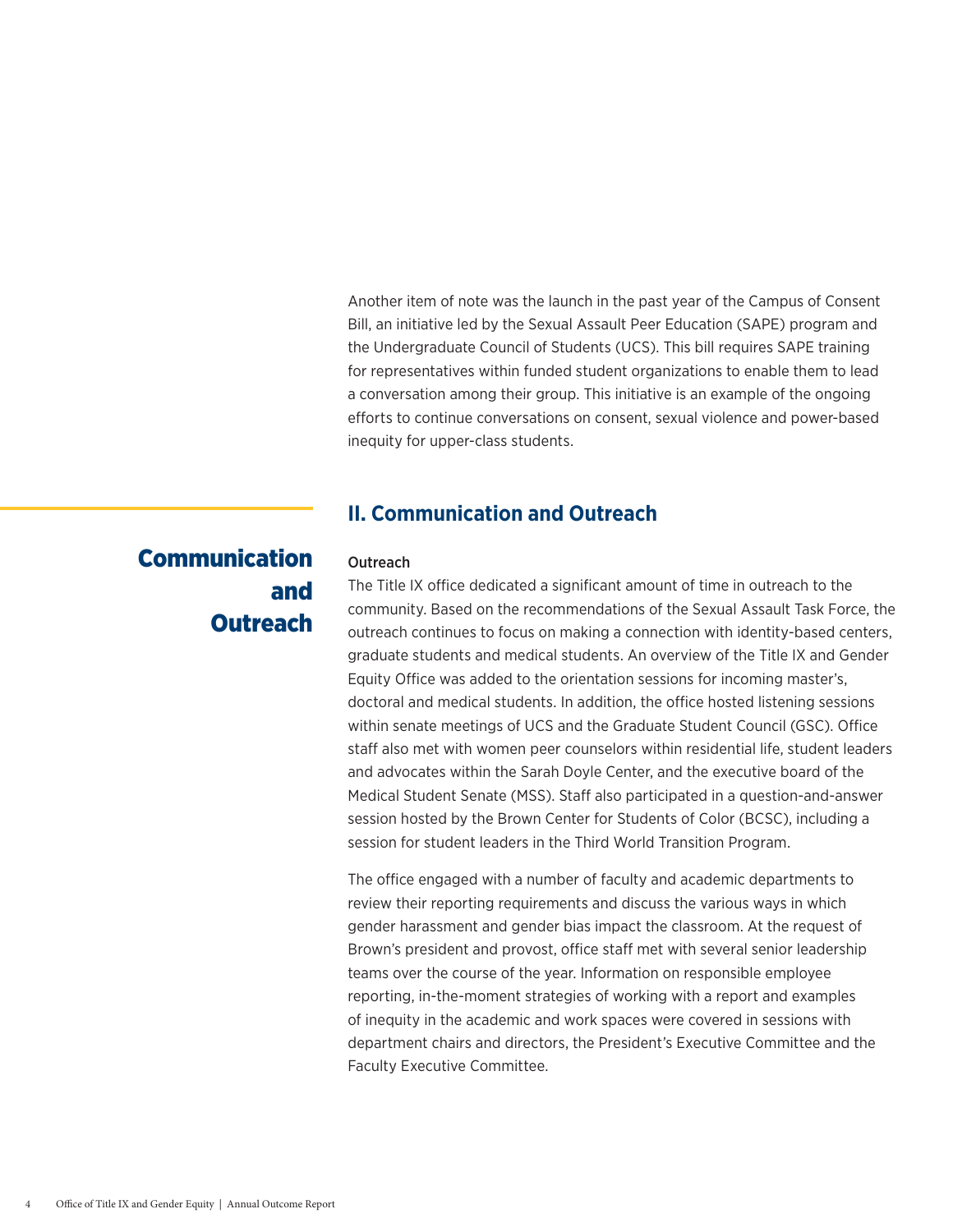### **Materials**

The listening sessions provided insight into changes to the Title IX and Gender Equity website and handouts necessary to make accountability options more clear. The office will condense and simplify information in the current handout regarding the complaint preprocess to demystify and destigmatize reporting and investigation procedures. The office will make the following changes in the 2018- 19 academic year:

- Separate the handout into three distinct information graphics on the informal resolution procedures, formal resolution procedures, and support resources available with or without filing a complaint.
- Create an information graphic on the intake and investigation process. This document will answer key questions such as:
	- What happens in an investigation interview?
	- What type of questions are asked?
	- How is an incident with no witnesses investigated?

### Language

The language used to describe the work of the office and our process can have a significant impact on how individuals access services from the Title IX and Gender Equity Office. The Title IX office reframed conversations about the use of the formal and informal resolution procedures to focus on accountability rather than punishment. Similarly, the office also changed the language in outreach, shifting from "report" to "referral." This shift was designed to destigmatize the information shared by responsible employees to encourage more referrals and to distance these referrals from the complaint procedures, thereby addressing fears of individuals hesitating to seek support.

## **III. Assessment**

Summer 2019 is the next designated term for the comprehensive three-year review of the Title IX and Gender Equity Office. The review of the Title IX program will be led by the Steering Committee on Equity and Diversity. The Steering Committee on Equity and Diversity comprises student representatives from undergraduate, graduate and medical school programs as well as staff

### Complaint Process 1 The investigation report is finalized and shared with the parties and the Chair of the Title IX Council. 3 .<br>I written Complaint is subr to the Title IX Office and the respondent<br>Ient reci the allegations witnesses are interviewed information is gathered an initial investigation report is prepared and shared with both parties The investigation is conducted 4 4 The respondent has business days to The respondent has **the statement** of the Title IX<br>submit a statement of the Title IX<br>**3.** The Title IX is appointed by the Title IX Program Officer or a designee **Within** business days following receipt of the investigation report, both parties may provide a written response.  $\vec{6}$ 5 allegations may also be resolved **informally** 3  $3 \nightharpoonup$ The Title IX Program Officer and Chair of the Title IX Council appoint a member hearing panel from the Title IX Council. 24 The parties may submit a written statement to be considered by the hearing panel. The written statement must be submitted hours before the scheduled hearing. 8 The Chair of the Title IX Council provides hearing panelists with the investigation report and any written statements from the parties. The hearing panel convenes with the state of the Title IV Council of the Title IV Council of the Title IV Council the investigator, if necessary, to ask questions related to the investigation report. Parties may appear before the panel to make an oral statement. The panel will convene to deliberate and render a decision, by majority vote, regarding whether the respondent has violated the University policy. 10 7 11 The C<br>**Explor**<br>which v If there is a finding of responsibility for any violations, the panel will deliberate as to an appropriate sanction. 13 12 The Chair will prepare a written decision and rationale within business days, which will be shared simultaneously with the parties. I X 14 Complainant is the person who submits the complaint and is generally the harmed party Respondent is the person who is responding to the complaint and is the person who has been accused of a policy violation + +

TITLE

In some cases,

## Assessment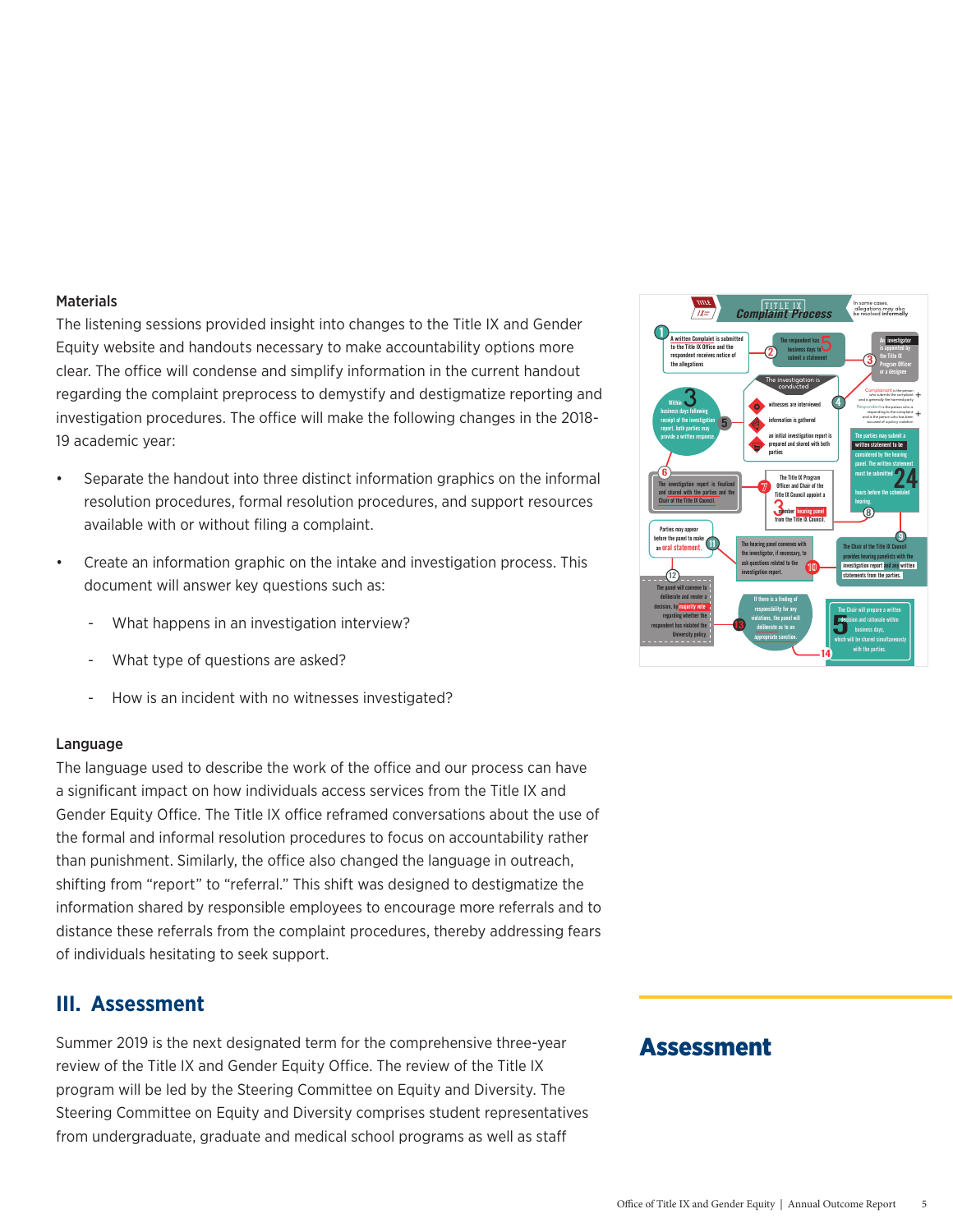and faculty. In addition to this community-centered assessment, the University is participating in the Sexual Assault and Misconduct Survey hosted by the American Association of Universities in Spring 2019.

In addition to these formal assessment channels, the office works closely with advocates within the Sexual Harassment and Assault Resources and Education program to seek general feedback from individuals who identify as survivors. The office will continue to gather feedback from the shared governance groups across campus, such as UCS, GSC, MSS and SAPE peer leaders. Community feedback will be gathered through listening sessions and open forums.

### Policy and Procedures Updates

The Title IX office is in the process of proposing updates to the complaint procedures and current unified policy that prohibits sexual and gender-based harassment, sexual assault, sexual exploitation, relationship and interpersonal violence, provision of alcohol and/or other drugs for purposes of prohibited conduct, and stalking. The revisions will incorporate the ongoing feedback solicited from participants within the process, ongoing research and best practices, and forthcoming changes in the federal regulations governing Title IX.

## **IV. Other Notable Achievements**

## Notable **Achievements**

The University has added staffing resources to the Office of Institutional Equity and Diversity and the Title IX and Gender Equity Office to strengthen our response to referrals and reports made to the office, and to increase our capacity for case management and ongoing support. The staff of the office increased in the fall of 2017 to include administrative support. The University also added a second investigator position, with an anticipated start of fall 2019.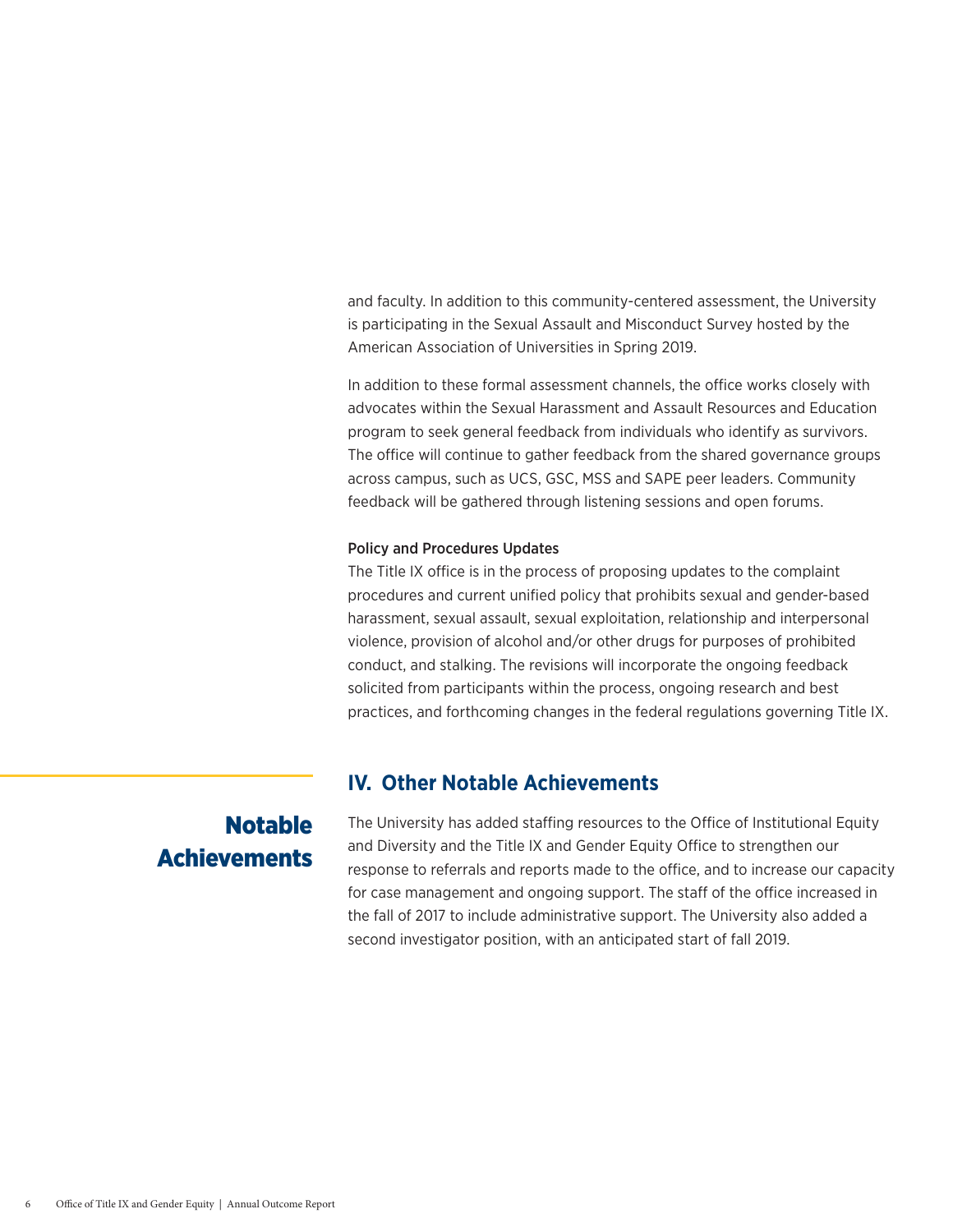## **V. Summary of Referrals and Reports to the Title IX and Gender Equity Office**

The prevalence of sexual harassment, sexual violence and gender-based inequity remains a problem for campuses nationwide. The Title IX and Gender Equity Office is seeing an increase in individuals seeking support, an indicator that community members are aware of the available resources and services. (Note: For the purpose of this document, "report" means any notification or information submitted to the Title IX and Gender Equity Office.)

It is important to remember that the figures in the charts on the following pages do not align with those found in the Annual Security Report issued by Brown's Department of Public Safety to comply with the Jeanne Clery Disclosure of Campus Security Policy and Campus Crime Statistics Act (the "Clery Act"). The Clery Act requires reporting for specific categories of sexual violence that occur on or in the area immediately surrounding the campus. The data contained in this Annual Outcome Report reflect the full set of conduct prohibited within Brown's Sexual and Gender-Based Harassment, Sexual Violence, Relationship and Interpersonal Violence and Stalking Policy. It includes conduct that occurred on and off campus and during University-sanctioned activities or programs, and it includes referrals of actions by individuals not affiliated with the University. As such, some of these data are embedded within the University's Annual Security Report. The Annual Security Report and this Annual Outcome report provide a different context and way in which the University seeks to understand what is occurring within our community.

### Incidents Reported to the Title IX Office

The chart below reflects referrals and reports to the office made between July 2017 and June 2018. The information came from survivors of sexual violence, third parties who witnessed or were concerned for another individual dealing with the effects of sexual violence, and individuals designated as "responsible employees." Responsible employees are designated individuals across campus who are required to share information about reports.

## Referrals and Reports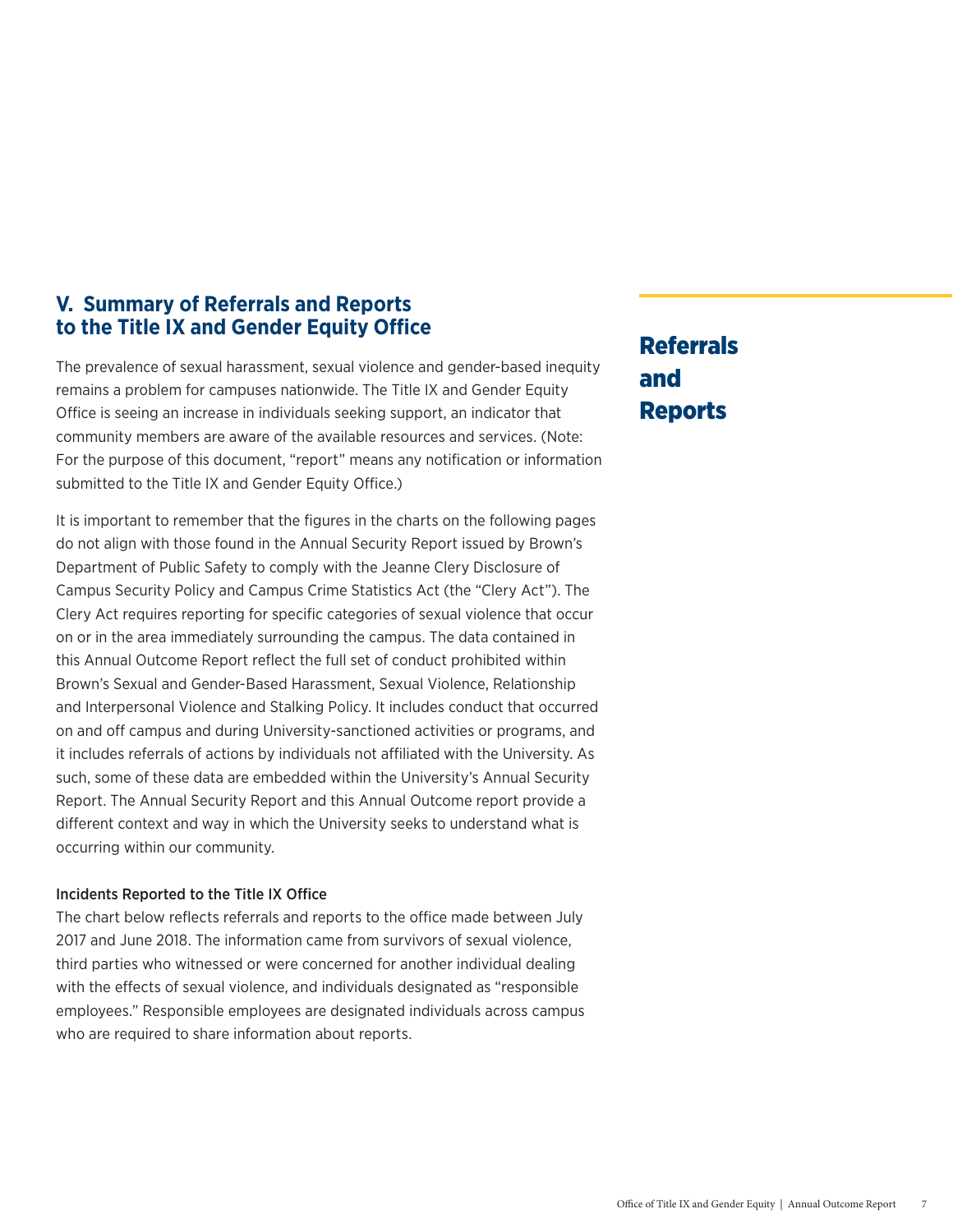The following chart includes notification of behavior that occurred between 2002 and 2018 but was reported for the first time between July 2017 and June 2018. The incidents are categorized, to the best of our ability, based on the information available. In certain circumstances, the Title IX and Gender Equity Office did not receive enough information to determine whether an incident constituted prohibited conduct as defined in Brown's policy. This may have been because the reporting party did not have that information or chose not to share certain details. These incidents are included as "unable to categorize."

### Incidents Reported to the Title IX and Gender Equity Office July 2017-June 2018

| Sexual or Gender-Based Harassment                                                                                                                                                                                                                                            | -45 |  |  |  |
|------------------------------------------------------------------------------------------------------------------------------------------------------------------------------------------------------------------------------------------------------------------------------|-----|--|--|--|
| Sexual Assault (including non-consensual touch, non-consensual penetration and sexual assault undefined by the reporting party)                                                                                                                                              |     |  |  |  |
| Sexual Exploitation and Sexual Coercion                                                                                                                                                                                                                                      |     |  |  |  |
| Relationship and Interpersonal Violence                                                                                                                                                                                                                                      |     |  |  |  |
| Stalking                                                                                                                                                                                                                                                                     |     |  |  |  |
| Provision of Alcohol and/or Other Drugs for Purposes of Prohibited Conduct<br>(This figure does not indicate whether alcohol or drugs were used by individuals involved in an incident,<br>but whether such substances were used as a means to engage in prohibited conduct) |     |  |  |  |
| Retaliation                                                                                                                                                                                                                                                                  |     |  |  |  |
| Unable to Categorize                                                                                                                                                                                                                                                         |     |  |  |  |
| <b>Total</b>                                                                                                                                                                                                                                                                 | 92  |  |  |  |
|                                                                                                                                                                                                                                                                              |     |  |  |  |

The chart above represents the number of reported allegations to the Title IX and Gender Equity Office. These allegations were not investigated unless a formal complaint resolution procedure was requested (see following section). This chart includes behavior reported between July 2017 and June 2018; however, the reported incidents themselves occurred between 2002 and 2018. Nine (9) of these incidents involved respondents not affiliated with the University. In 20 of these reports, the name of the respondent or potential affiliation with the University was not disclosed.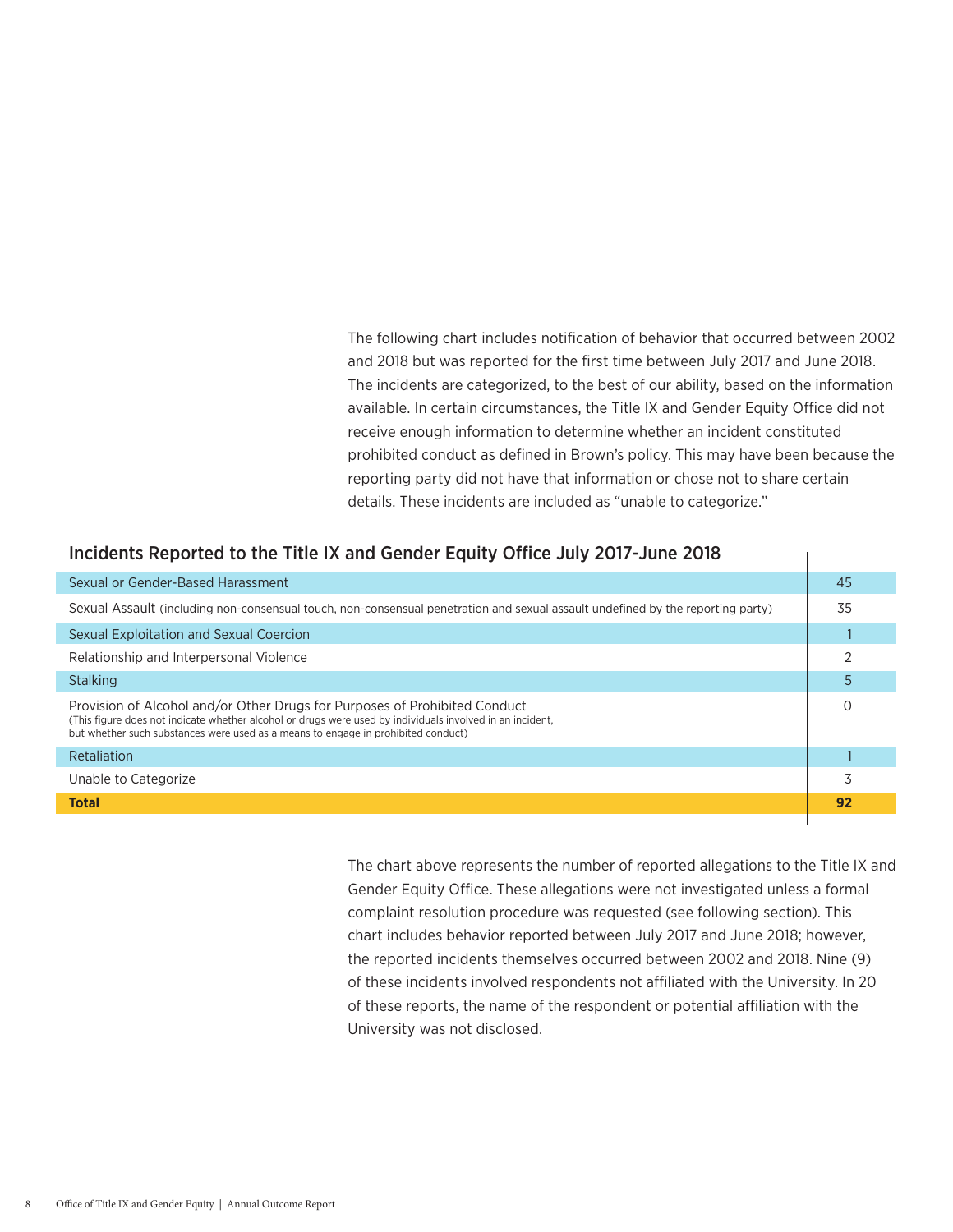## **A. Complaint Process**

Fifteen individuals used Brown's informal or formal procedures to address allegations of potential violations of the Sexual and Gender-Based Harassment, Sexual Violence, Relationship and Interpersonal Violence and Stalking Policy (see Complaint Process sections VI and VIII). These complaints represent third-party complaints, peer-to-peer/colleague-to-colleague concerns or student allegations against a faculty member or members of the teaching staff.

### Overview of Complaint Procedures Initiated with the Title IX Office July 2017-June 2018 Prohibited conduct number of complaints

| Sexual Assault (as defined in the chart above)                                                             | 10 |
|------------------------------------------------------------------------------------------------------------|----|
| Sexual or Gender-Based Harassment                                                                          |    |
| Sexual Exploitation and Sexual Coercion                                                                    |    |
| Retaliation                                                                                                |    |
| Relationship and Interpersonal Violence                                                                    |    |
| <b>Stalking</b>                                                                                            |    |
| Provision of Alcohol and/or Other Drugs for Purposes of Prohibited Conduct (as defined in the chart above) |    |

**The total does not equal 15 because a single complaint may have included more than one allegation of Prohibited Conduct**

### Case Appeals July 2017-June 2018 Appeals number of complaints

| <b>Total Appeals</b>   |  |
|------------------------|--|
| <b>Appeals Denied</b>  |  |
| <b>Appeals Granted</b> |  |

### Case Findings July 2017-June 2018

| Informal Resolution<br>(No Investigation or Hearing)* |  |
|-------------------------------------------------------|--|
| Responsible Findings                                  |  |
| Not Responsible Findings                              |  |
| Case Referred to Another Process                      |  |
| Withdrawn                                             |  |

\*Informal resolution is a procedure that allows the parties to propose their own resolution or agreement on the appropriate outcome to a report. The informal process is initiated by the reporting party (complainant) who proposes the terms and agreements. However, both parties must agree to the outcome. This process does not require the complainant to communicate directly with the respondent, nor does it involve an investigation, hearing or finding.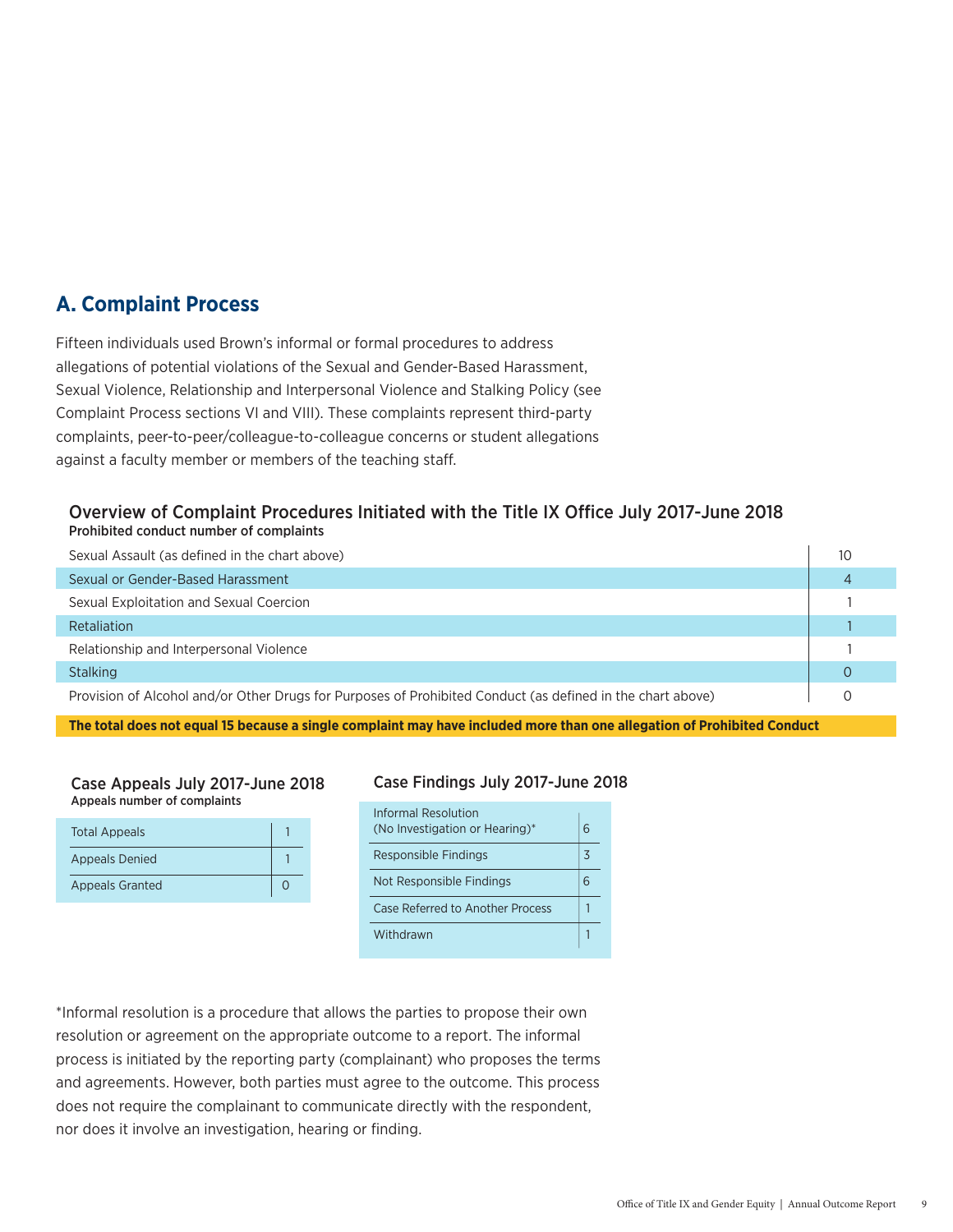## Case Outcomes July 2017-June 2018

| <b>Prohibited Conduct</b>                         | #               | <b>Not Responsible</b> | Responsible    | Withdrawn | <b>Informal</b><br><b>Resolution</b> | <b>Referred</b><br>to another process |
|---------------------------------------------------|-----------------|------------------------|----------------|-----------|--------------------------------------|---------------------------------------|
| Sexual or Gender-Based<br>Harassment              | $\overline{4}$  |                        |                |           | $\overline{2}$                       |                                       |
| Sexual Assault                                    | 10 <sup>°</sup> | 3                      | $\overline{2}$ |           | $\overline{4}$                       |                                       |
| Sexual Exploitation<br>and Sexual Coercion        | $\mathbf{I}$    |                        |                |           |                                      |                                       |
| Relationship and<br><b>Interpersonal Violence</b> |                 |                        |                |           |                                      |                                       |
| Retaliation                                       |                 |                        |                |           |                                      |                                       |

The total does not equal 15 because a single complaint may have included more than one allegation of Prohibited Conduct. A finding is provided for each allegation.

## Case Sanctions July 2017-June 2018

| <b>Prohibited Conduct</b>                         | #              | <b>Required Training</b> | Reprimand | <b>Deferred</b><br><b>Suspension</b> | <b>Suspension</b> | <b>Expulsion</b> |
|---------------------------------------------------|----------------|--------------------------|-----------|--------------------------------------|-------------------|------------------|
| Sexual or Gender-Based<br>Harassment              | $\Omega$       |                          |           |                                      |                   |                  |
| <b>Sexual Assault</b>                             | $\overline{2}$ | $\overline{2}$           |           |                                      |                   |                  |
| <b>Sexual Exploitation</b><br>and Sexual Coercion | $\overline{O}$ |                          |           |                                      |                   |                  |
| Relationship and<br><b>Interpersonal Violence</b> | $\Omega$       |                          |           |                                      |                   |                  |
| Retaliation                                       |                |                          |           |                                      |                   |                  |